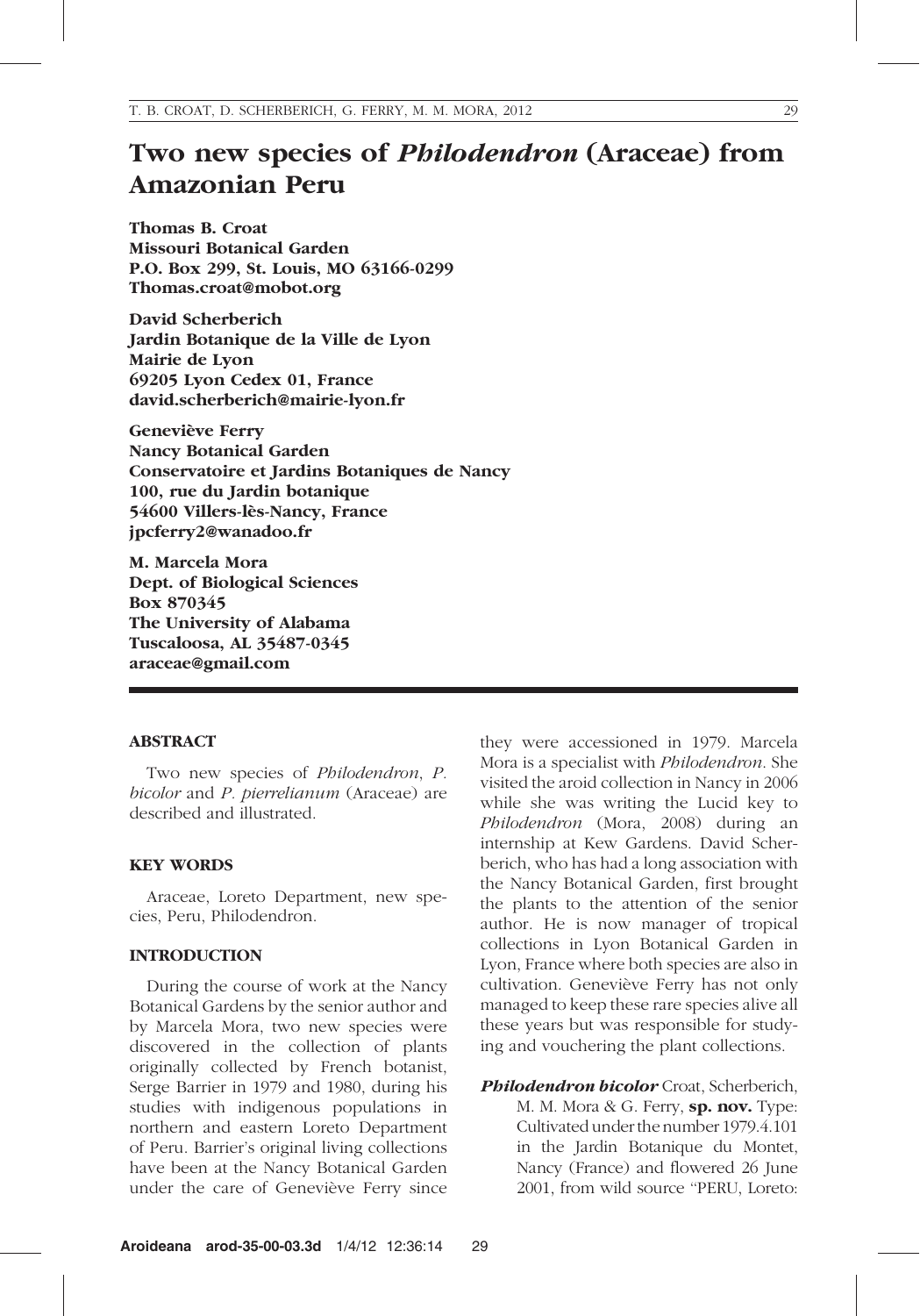

Fig. 1. A–D. Philodendron bicolor Croat, Scherberich, M. M. Mora & G. Ferry. A. Habit with inflorescence. B. Habit showing newly opened violet-purple leaf. C. Blade, abaxial surface. D. Blade base and petiole.

Colonia, Pebas'', originally collected by Serge Barrier in 1979, G. Ferry s.n. (holotype, NCY; isotypes K, LYJB, MO, P, US, USM). Figs. 1 A–D and 2 A–B.

The species is similar to Philodendron burlemarxii G. M. Barroso, which differs in having blades drying yellow-brown with less prominent primary lateral veins and with both blade surfaces short-pale-lineate,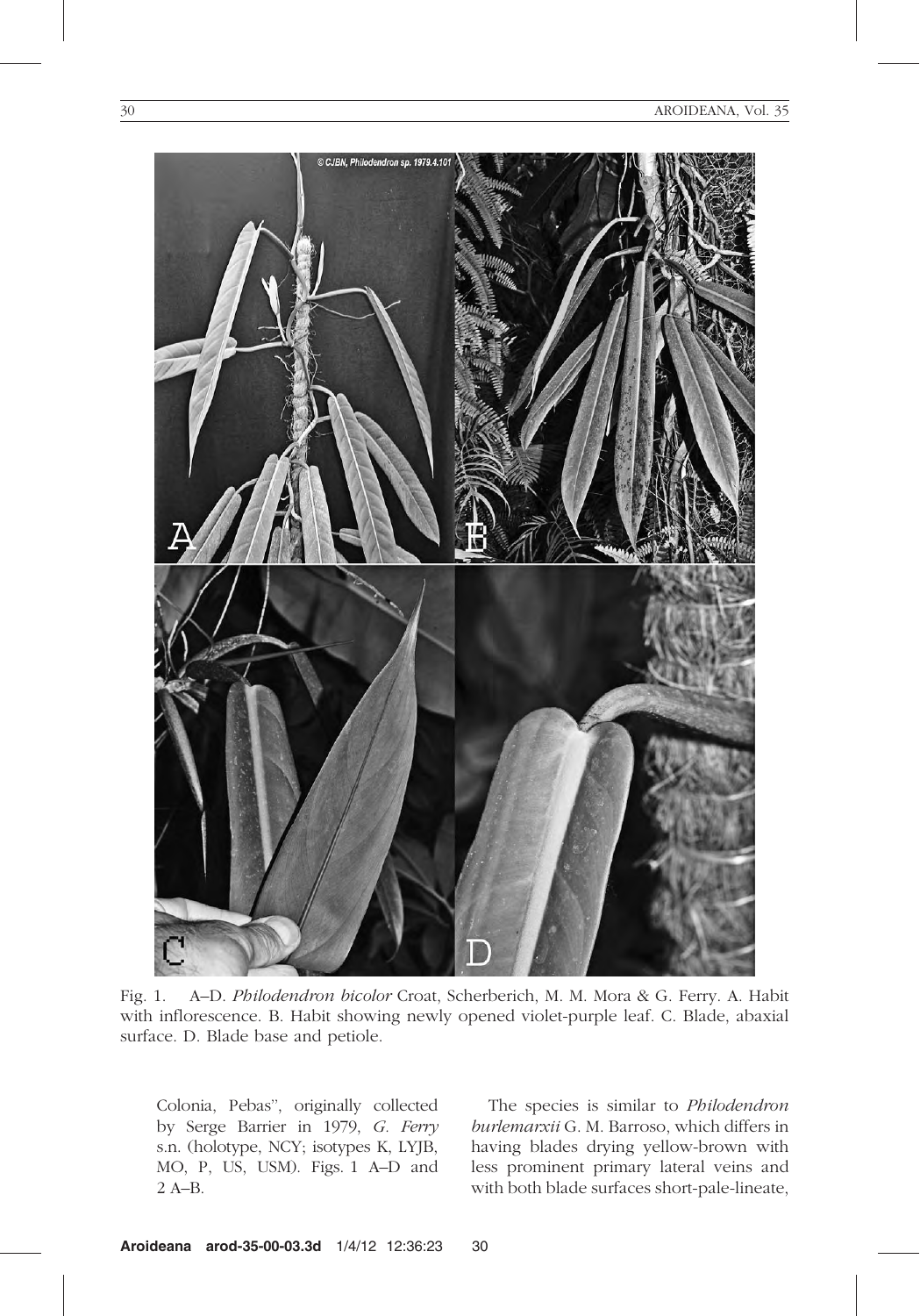

Fig. 2. A–B. Philodendron bicolor Croat, Scherberich, M. M. Mora & G. Ferry. A. Inflorescence at anthesis, front view. B. Inflorescence, back view. C–D. Philodendron pierrelianum Scherberich, Croat. M.M. Mora & G. Ferry. C. Habit. D. Habit with inflorescence.

a more cordulate leaf base and less prominently long-acuminate blade apex as well as cataphylls which are acutely 2 ribbed.

Hemiepiphyte to 2 m tall in cultivation; internodes 0.7–10 cm long, 0.5–1 cm in

diam., medium green stained red, somewhat scabrous at first then becoming smooth, semiglossy, epidermis turning light brown and matte with age; roots semiglossy, dark brown, wiry and very long, 2–3 mm in diam., scaly, active part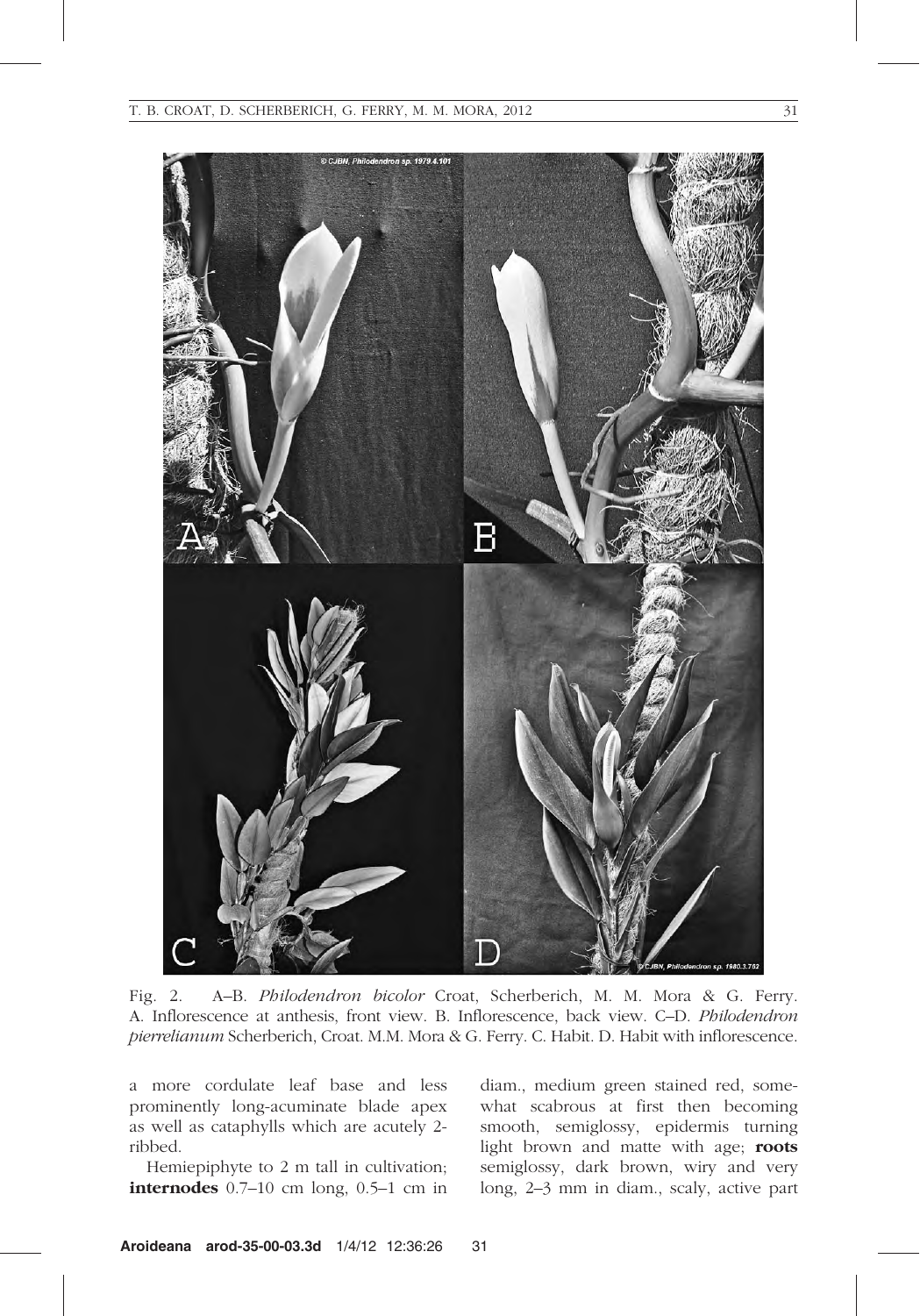yellow-brown, occasionally very densely and shortly hairy; cataphylls to 21 cm long, 2.5 cm large at the base, very weakly two-ribbed, pinkish red with greenish base and conspicuously short-dark-lineate throughout, rigid and glossy, early deciduous; **petioles**  $5.7-15$  cm long,  $8-14$  mm in diam. at one third, erect-spreading, forming an angle of about  $60^{\circ}$  with the stem, subterete, conspicuously swollen and spongy, broadly and obtusely sulcate adaxially, flattened toward the apex and distinctly curved before geniculum, markedly bicolorous, medium to dark-green adaxially and conspicuously dark purplish violet on abaxial side, dark lineate, bearing a distinct purplish ring at the junction with the blade, drying dark yellow-brown, matte, longitudinally and irregularly folded-ridged, minutely and densely transverse-fissured; **blades** extending from petioles at ca.  $90^\circ$  angle, linear-oblong, 21– 50.8 cm  $\times$  3–7.3 cm, medium green when fresh turning dark green with age, bicolorous, semiglossy, conspicuously dark purplish violet abaxially, drying grayish brown and matte above, grayish yellow-brown and matte below; straight, slightly carinate, long-acuminate at apex, obtuse, subcordate to cordulate at base: **midrib** convex and medium green above, prominently raised and dark purplish violet below, more or less hemispherical in cross section, drying deeply sunken and concolorous above, thicker than broad, cinnamoncolored and acutely and irregularly ridged below; **primary lateral veins** 3 to 9 pairs per side, arising at about  $40-55^{\circ}$  angle, barely sunken above but distinctly raised below, drying weakly sunken and concolorous above, narrowly acute and irregular, paler below; **interprimary veins** few; minor veins numerous, moderately obscure, drying blackened; **upper surface** drying uniformly minutely and densely punctiform except on the obtusely raised minor veins; lower surface drying uniformly and densely pale-punctiform except on minor veins below; INFLORESCENCES erect-spreading, 1 per axil; **peduncle** ca. 8 cm long, 5–10 mm diam., uniformly light green; **spathe** 10 cm long, to 3 cm wide at

anthesis (1–1.2 times longer than peduncles), clearly demarcated from the peduncle, barely or not at all constricted above tube, the tube yellow to greenish-yellow outside, strongly stained purplish violet at the base with a distinct pointed purplish violet marking on the back, purplish violet inside extending well onto the blade, the rest of the blade yellow to greenish-yellow; spadix protruding forward at anthesis, to 10.4 cm long, 8–9 mm diam., shortly stipitate, the stipe 8 mm in front and 5 mm in rear; **pistillate portion** 2.7–3 cm  $\times$  7– 8 mm, pale yellow, the staminate portion 6.3 cm long with a short 2 mm sterile portion, cylindric for the proximal 2/3 then shortly tapered, rounded to bluntly acute at apex, creamy white; ovary 6-locular; ovules 1 per locule with basal placentation, contained within translucent, gelatinous ovule sac.

Philodendron bicolor is known only from the type locality in Peru, Loreto Department at less than 200 m elevation in a Tropical moist forest life zone.

Philodendron bicolor is a member of Philodendron subgen. Philodendron sect. Macrobelium subsect. Glossophyllum ser. Glossophyllum.

The species is characterized by the dark green linear-oblong pendent blades which are typically 7.8–8.8 times longer than wide and 3–3.5 times as long as petioles, with a much paler midrib with 3 to 9 pairs of inconspicuous primary lateral veins and the dark purplish violet color of the abaxial side of the leaves.

Philodendron paxianum K. Kr., a Bolivian species, is also similar to P. bicolor but has blades much less longer than broad (4 times longer than broad), merely rounded at the base and with the minor veins much more closely spaced and concolorous with the surface, not blackened as in P. bicolor.

The epithet ''bicolor'' refers to the distinctly different colors of the leaf blade with the upper surface dark green and the lower surface dark violet-purple.

Philodendron pierrelianum Scherberich, Croat, M. M. Mora & G. Ferry, sp. nov. Type: Cultivated under the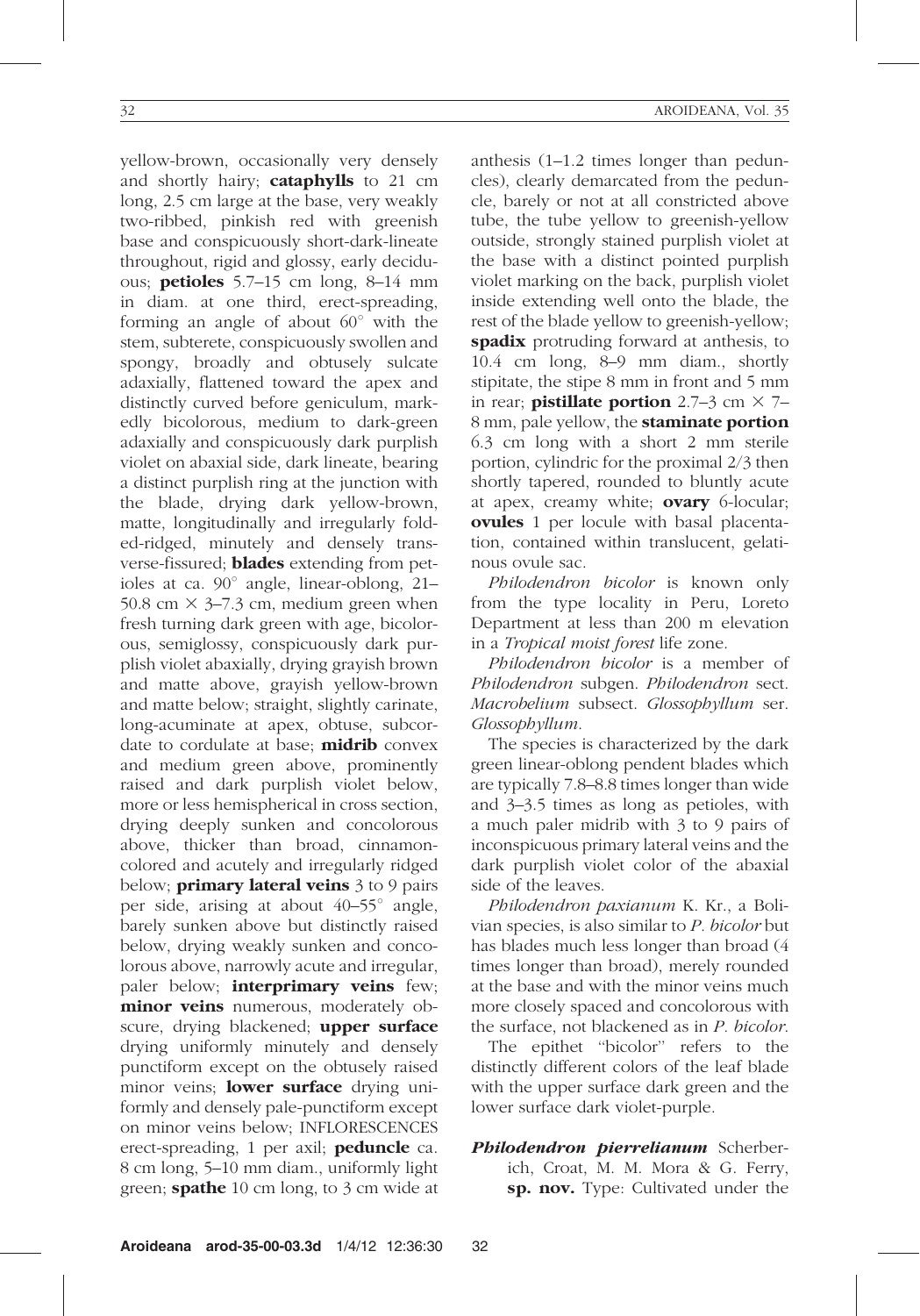

Fig. 3. A–D. Philodendron pierrelianum Scherberich, Croat, M. M. Mora & G. Ferry, A. Plant with full leaf. B. Petiole and blade base. C. Flowering plant at anthesis, side view. D. Inflorescence opened showing spadix and resin canals in spathe tube.

number 1980.3.762 in the Jardin Botanique du Montet, Nancy (France) and flowered 10 Sept. 2007, from wild source ''PERU, Loreto: Colonia, Pebas'',

originally collected by Serge Barrier in 1980, Croat 100400 (holotype, NCY; isotypes K, LYJB, MO, P, US, USM). Figs. 2 C–D and 3 A–D.